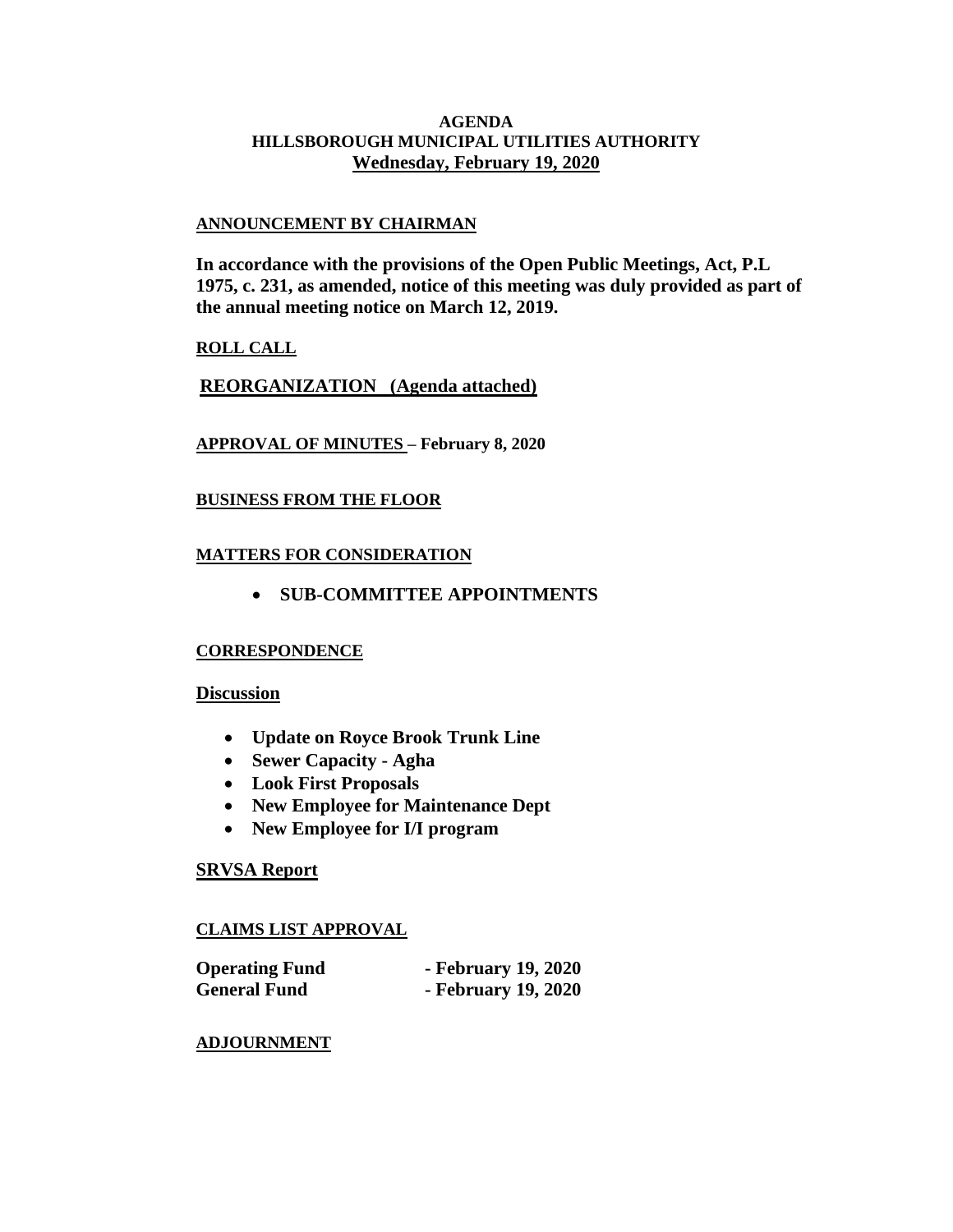Organization Agenda Page 2

# **AGENDA**

# **TOWNSHIP OF HILLSBOROUGH MUNICIPAL UTILITIES AUTHORITY**

# **ORGANIZATION MEETING**

# **February 19, 2020**

# **Roll Call**

## **Announcement of Compliance with Open Public Meetings Act**

# **Election of Officers**

**Chairman Vice Chairman Secretary Treasurer Asst. Secretary/Treasurer**

**Adoption of Order of Business**

**Resolution Re: Adoption and Publication of Annual Meeting Calendar**

**Resolution Re: Mailing of Meeting Notices and Fees**

**Resolution Re: Adoption of By-Laws**

**Resolution Re: Indemnification**

**Appointment of General Counsel**

**Appointment of Special Counsel**

**Appointment of Auditor**

**Appointment of Consulting Engineer**

**Appointment of Professional Engineer**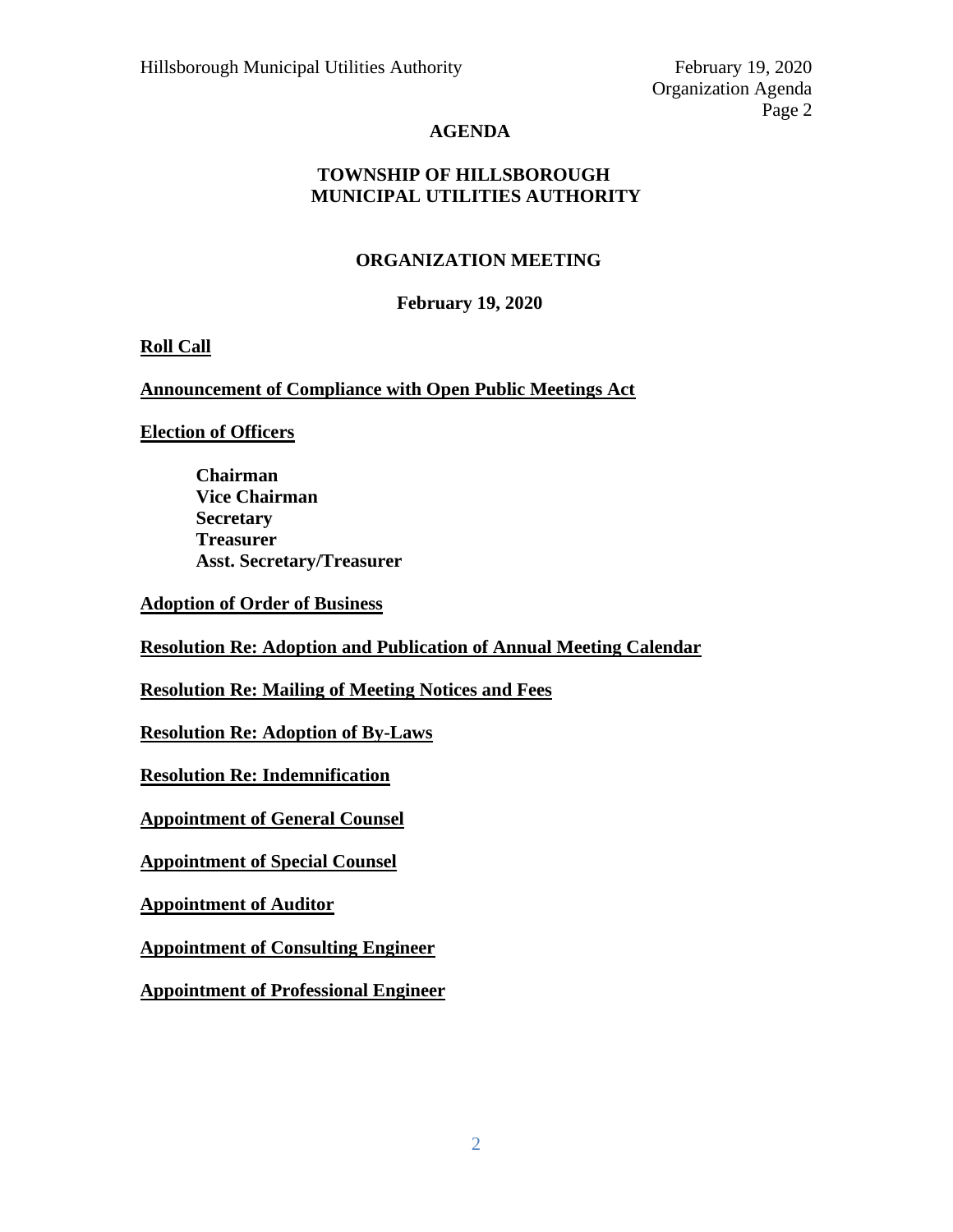**Organization Meeting Agenda February 19, 2020**

**Page 2**

**Appointment of Risk Management Consultant**

**Designation of Acting Executive Director As "Authority Officer"**

**Appointment of Public Agency Compliance Officer**

**Establishment of Office Hours and Holiday Schedule**

**Designation of Official Newspaper**

**Adoption of Cash Management Plan**

**Designation of Official Depositories**

**Authorization for Disbursements**

**Authorization for Payroll Disbursements**

**Authorization for Investments**

**Adjournment**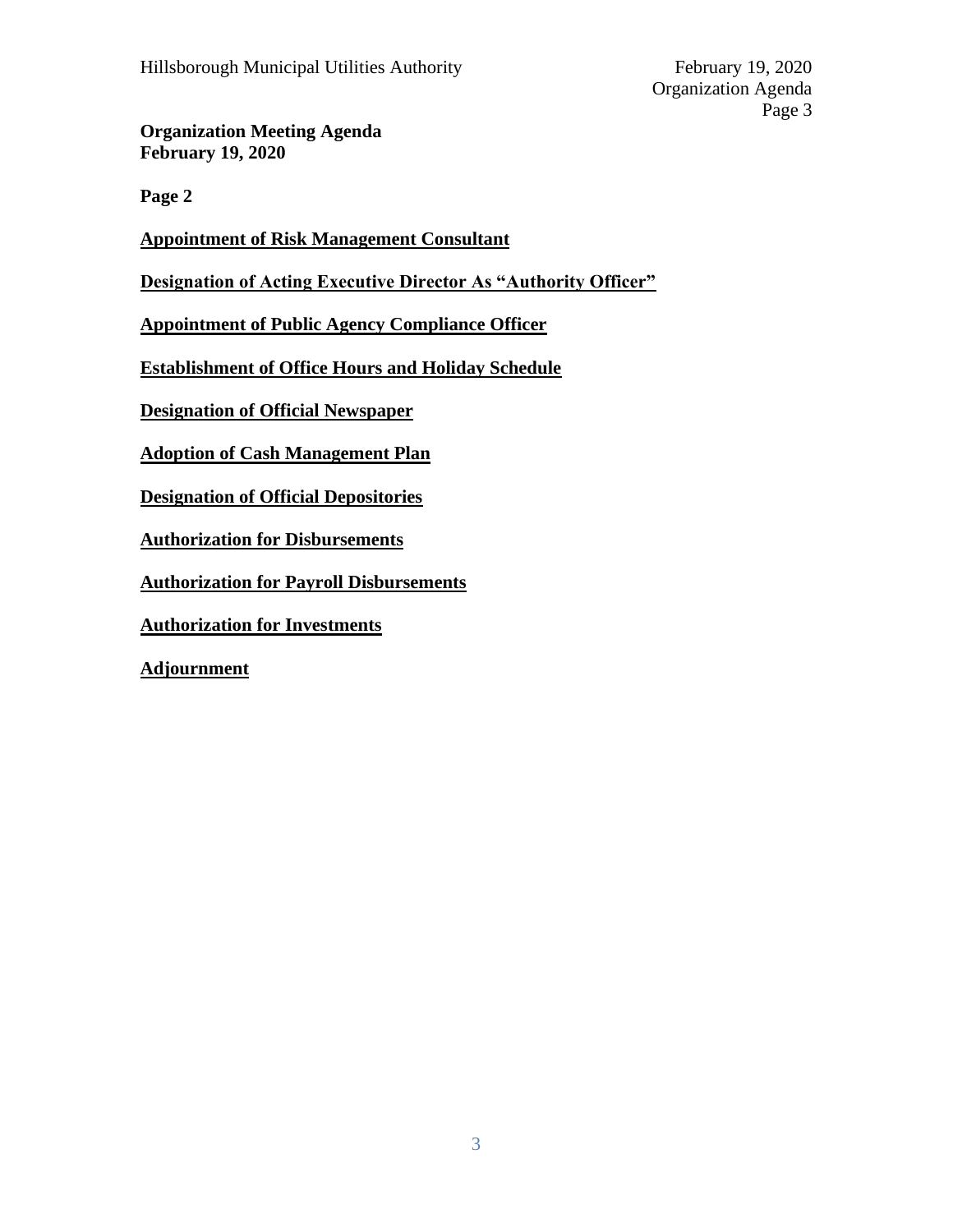## **AGENDA**

# **TOWNSHIP OF HILLSBOROUGH MUNICIPAL UTILITIES AUTHORITY**

## **ORGANIZATION MEETING**

### **February 19, 2020**

## **Roll Call**

### **Announcement of Compliance with Open Public Meetings Act**

In accordance with the provisions of the Open Public Meetings, Act, P.L 1975, c. 231, as amended, notice of this meeting was duly provided as part of the annual meeting notice on March 8, 2019.

### **Election of Officers**

Chairman Vice Chairman Secretary Treasurer Asst. Secretary/Treasurer

#### **Adoption of Order of Business**

**BE IT RESOLVED** that the order of business set forth below be adopted by The Township of Hillsborough Municipal Utilities Authority to govern the proceedings of the Authority at all meetings until the Organization Meeting in February, 2021.

- 1. Roll Call
- 2. Announcement of Compliance with "Open Public Meetings Act"
- 3. Disposition of Minutes of Prior Meetings
- 4. Public Hearings on all matters scheduled pursuant to public notice, such as rate resolutions, bond resolutions, receipt of bids, etc.
- 5. Business from the floor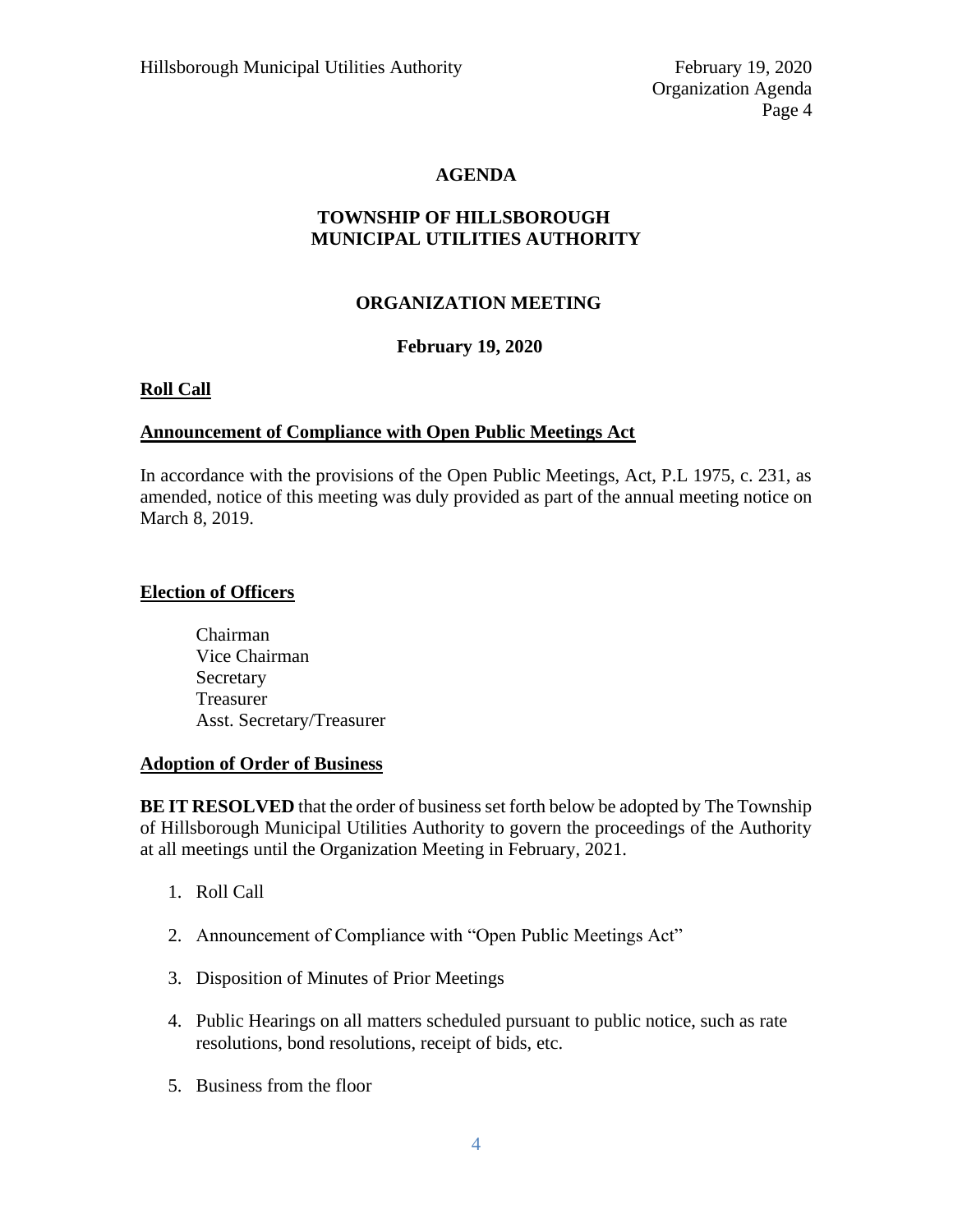- 6. Reports of
	- (a) Engineer
	- (b) Consulting Engineers
	- (c) Auditor
	- (d) Attorney
	- (e) Committee Reports
- 7. Consideration of Matters Requiring Action
- 8. Consideration of New Matters and Correspondence
- 9. Approval of Claims
- 10. Investments
- 11. Business from the Floor
- 12. Adjournment

# **Resolution Re: Adoption and Publication of Annual Meeting Calendar**

**BE IT RESOLVED** that in accordance with the provisions of the "Open Public" Meetings Act", (C, 321, P.L. 1975) the following schedule of public meetings shall be adopted for the year ending February 28, 2021; and

**BE IT FURTHER RESOLVED** that said schedule be posted on the Authority's Web site, advertised in the Hillsborough Beacon and the Courier-News, and that copies of said schedule be posted on the bulletin board of the Authority and filed with the Township Clerk.

# TOWNSHIP OF HILLSBOROUGH MUNICIPAL UTILITIES AUTHORITY PUBLIC NOTICE

In compliance with the "Open Public Meetings Act" (C, 321, P.L. 1975) of the State of New Jersey, PLEASE TAKE NOTICE that the Township of Hillsborough Municipal Utilities Authority will hold public meetings for the transaction of the Authority business in accordance with the following schedule:

| March 25, 2020  | September 23, 2020          |
|-----------------|-----------------------------|
| April 22, 2020  | October 28, 2020            |
| May 27, 2020    | November 24, 2020 (Tuesday) |
| June 24, 2020   | December 16, 2020           |
| July 22, 2020   | January 27, 2021            |
| August 26, 2020 | February 24, 2021           |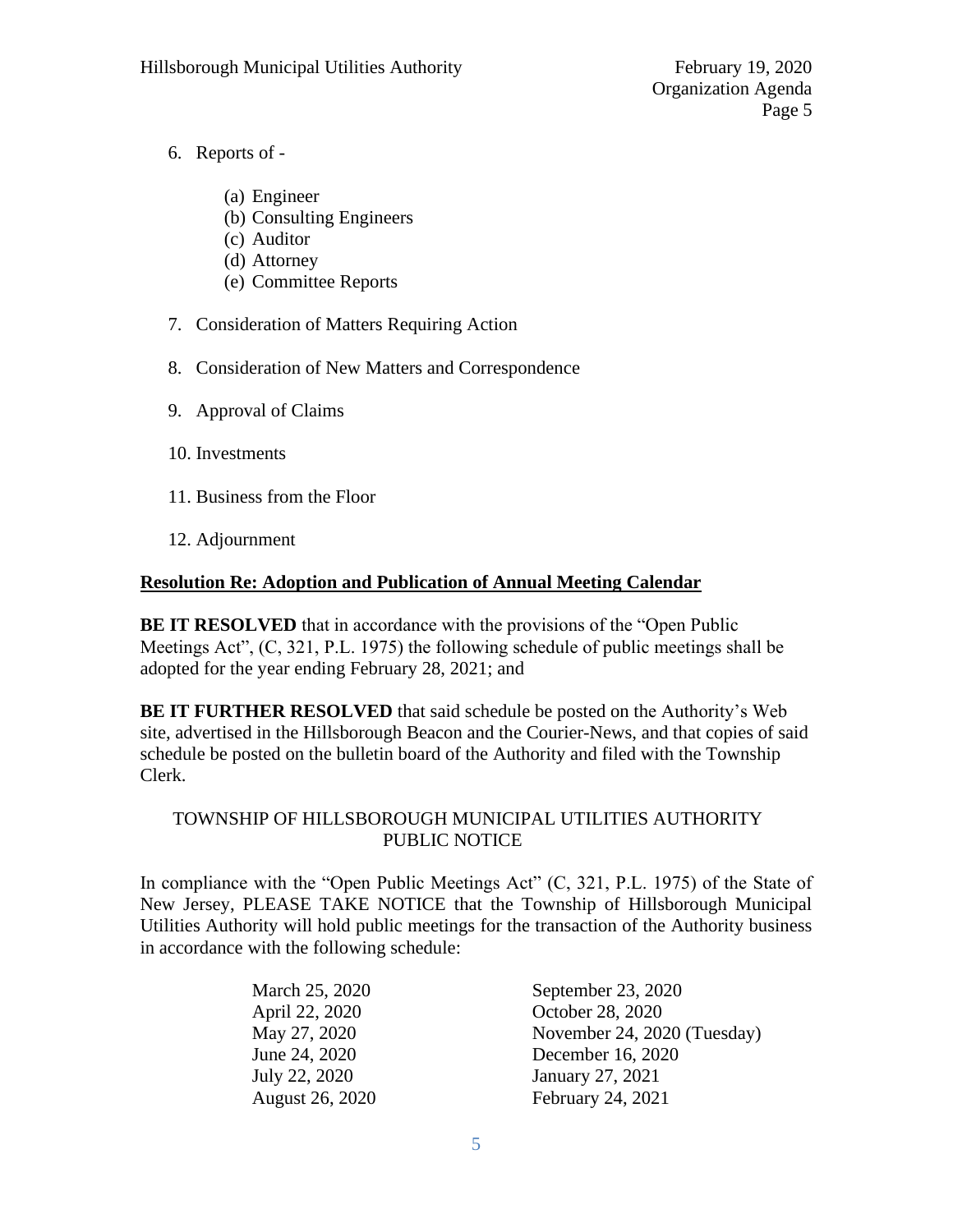**PLEASE TAKE FURTHER NOTICE** that all of the above listed meetings will commence at 8:00 P.M. at the offices of the Authority at 220 Triangle Road, Suite 234, in the Township of Hillsborough, County of Somerset, State of New Jersey.

Copies of this notice have been posted on the Authority's Web site and at the offices of the Authority, filed with the Hillsborough Township Clerk, and published in the Courier-News and the Hillsborough Beacon.

Tracie Hohnhorst, Acting Executive Director

# THE TOWNSHIP OF HILLSBOROUGH MUNICIPAL UTILITIES AUTHORITY

## **Resolution Re: Mailing of Meeting Notices and Fees**

**BE IT RESOLVED** by The Township of Hillsborough Municipal Utilities Authority that the Acting Executive Director is hereby directed to mail the annual meeting notice and all 48 hour notices to any person so requesting same upon payment to the Authority of the sum of \$10.00 which is hereby declared to be the reasonable sum for each mailing to be made hereunder; provided, however, that mailing to the newspapers shall be without charge.

## **Resolution Re: Adoption of By-Laws**

**BE IT RESOLVED** that the following By-Laws of The Township of Hillsborough Municipal Utilities Authority be adopted: (By-Laws attached hereto).

## **Resolution Re: Indemnification**

**BE IT RESOLVED** by The Township of Hillsborough Municipal Utilities Authority this 19th day of February 2020, as follows:

Section 1. Except as hereinafter provided, The Township of Hillsborough Municipal Utilities Authority ("Authority") shall, upon the request of any present or former official, employee or appointee of the Authority provide for the indemnification and legal defense of any civil action brought against said person or persons arising from an act or omission falling within the scope of their public duties with the Authority.

Section 2. The terms of this Resolution and the definition of official, employee and appointee are to be construed liberally in order to effectuate the purposes of this Resolution, except that these terms shall not mean a) any person who is not a natural person; b) any person while providing goods or services of any kind under any contract with the Authority, except an employment contract; c) any person while providing legal or engineering services for compensation unless said person is an employee of the Authority; and d) any person who as a condition of his or her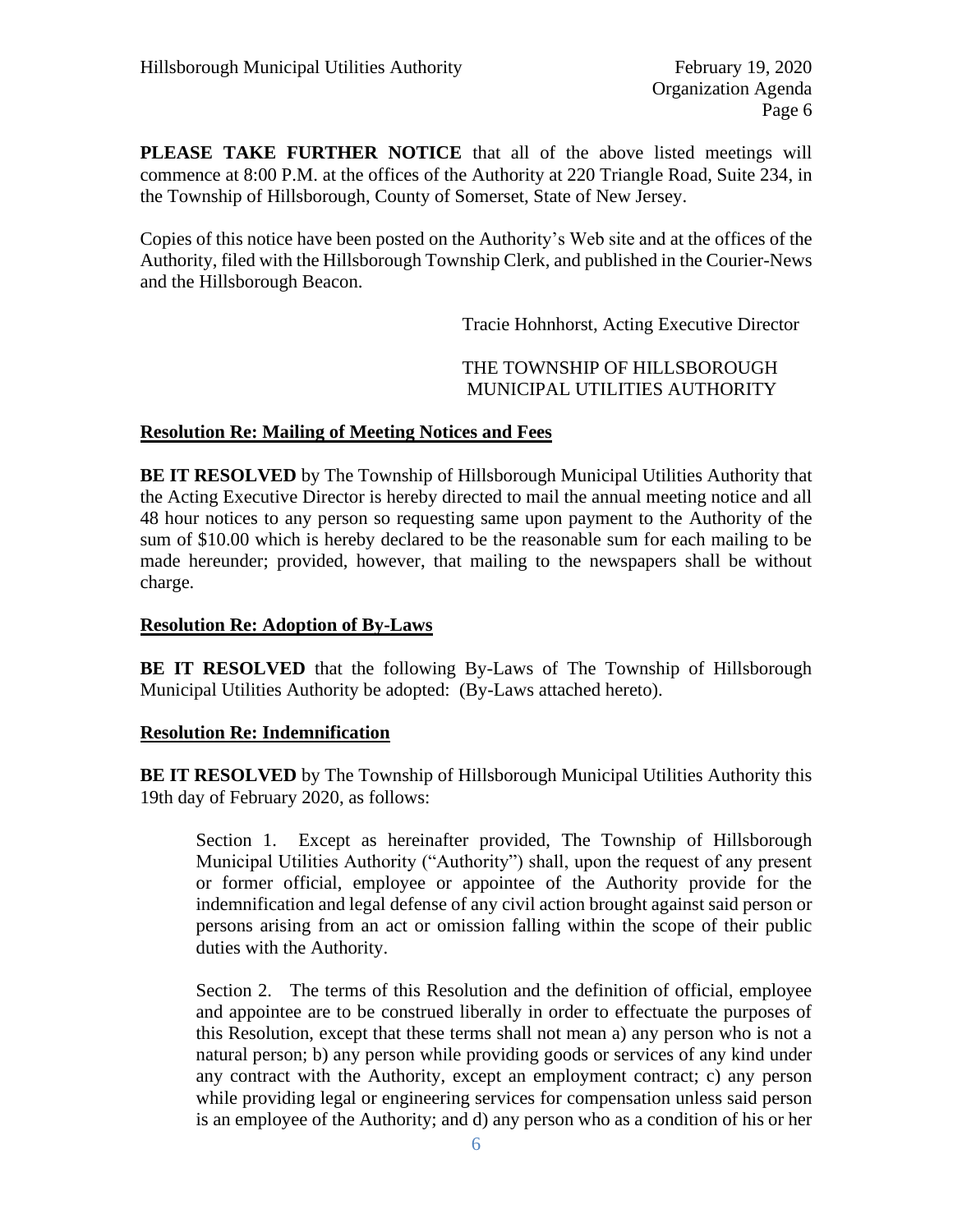appointment or contract is required to indemnify and defend the Authority and/or secure insurance.

Section 3. The Authority shall provide for defense of and indemnify any present or former official, employee or appointee of the Authority who becomes a defendant in a civil action if the person or persons involved a) acted or failed to act in a matter in which the Authority has or had an interest; b) acted or failed to act in the discharge of a duty imposed or authorized by law; and c) acted or failed to take action in good faith. For purposes of this Resolution, the duty and authority of the Authority to defend and indemnify shall extend to a cross-claim or counterclaim against said person.

Section 4. The Authority shall not indemnify any person against the payment of punitive damages, penalties, or fines, but may provide for the legal defense of such claims in accord with the standards set forth herein. The Authority may refuse to provide for the defense and indemnification of any civil action referred to herein if the Authority determines that a) the act or omission did not occur within the scope of a duty authorized or imposed by law; b) the act or failure to act was the result of actual fraud, willful misconduct or actual malice of the person requesting defense and indemnification; or c) the defense of the action or proceeding by the Authority would create a conflict of interest between the Authority and the person or persons involved.

Section 5. In any other action or proceeding, including criminal proceedings, the Authority may provide for the defense of a present or former official, employee or appointee, if the Authority concludes that such representation is in the best interest of the Authority and that the person to be defended acted or failed to act in accord with the standards set forth in this Resolution.

Section 6. Whenever the Authority provides for the defense of any action set forth herein and as a condition of such defense, the Authority may assume exclusive control over the representation of such persons defended and such person shall cooperate fully with the Authority.

Section 7. The Authority may provide for the defense pursuant to this Resolution by authorizing its General Counsel to act on behalf of the person being defended or by employing other counsel for this purpose or by asserting the right of the Authority under any appropriate insurance policy that requires the insurer to provide defense.

Section 8. This Resolution shall take effect immediately.

## **Appointment of General Counsel**

**WHEREAS**, there exists a need for legal advice and professional legal services to The Township of Hillsborough Municipal Utilities Authority (hereinafter the "Authority"); and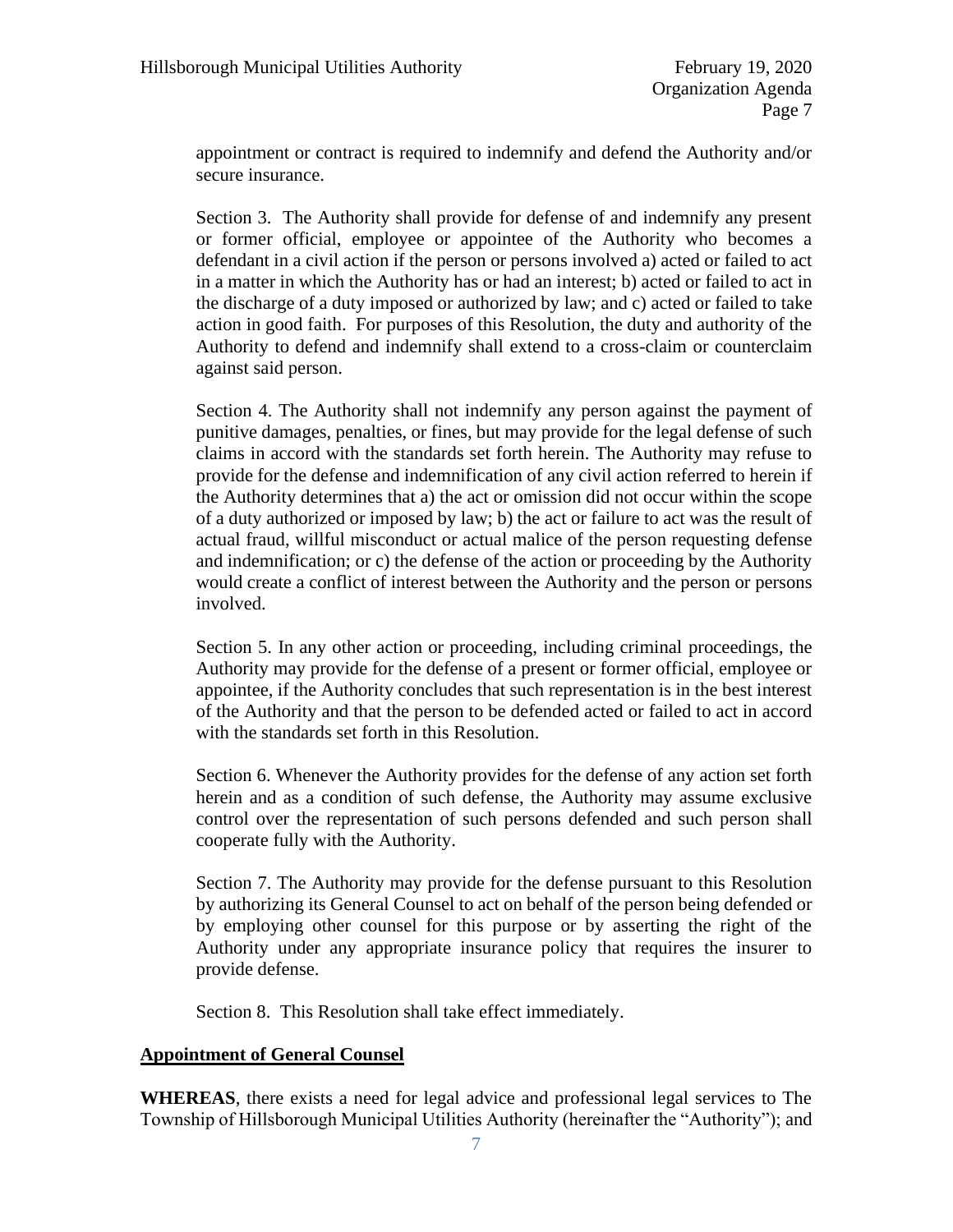**WHEREAS**, the Authority has determined and certified that the value of the contract may exceed \$17,500; and

**WHEREAS**, funds are available for this purpose, and

**WHEREAS**, the "New Jersey Pay To Play" Law, (N.J.S.A. 19:44A-20.4 et seq) requires that the resolution authorizing the award of contracts for "Professional Services" thru the 'Fair and Open' Process was publicly advertised;

**NOW, THEREFORE, BE IT RESOLVED** by The Township of Hillsborough Municipal Utilities Authority as follows:

- 1. The Chairman and Secretary be and they are hereby authorized and directed to execute a certain agreement dated February 19, 2020 and filed with the Acting Executive Director of the Authority between the Authority and **Law Offices of Peter Cipparulo**.
- 2. The contract is awarded as a "Professional Service" based on Qualifications and Proposals;
- 3. The Acting Executive Director shall publish a notice of award of said contract in the Courier News and Hillsborough Beacon in accordance with the provisions of the Local Public Contracts Law.

# **Appointment of Auditor**

**WHEREAS**, there exists a need for professional auditing services to The Township of Hillsborough Municipal Utilities Authority (hereinafter the "Authority"), and

**WHEREAS**, the Authority has determined and certified that the value of the contract may exceed \$17,500; and

**WHEREAS**, funds are available for this purpose, and

**WHEREAS,** the "New Jersey Pay To Play" Law, (N.J.S.A. 19:44A-20.4 et seq) requires that the resolution authorizing the award of contracts for "Professional Services" thru the 'Fair and Open' Process was publicly advertised;

**NOW, THEREFORE, BE IT RESOLVED** by The Township of Hillsborough Municipal Utilities Authority as follows:

1. The Chairman and Secretary be and they are hereby authorized and directed to execute a certain agreement dated February 19, 2020 and filed with the Acting Executive Director of the Authority between the Authority and **Suplee, Clooney and Company.**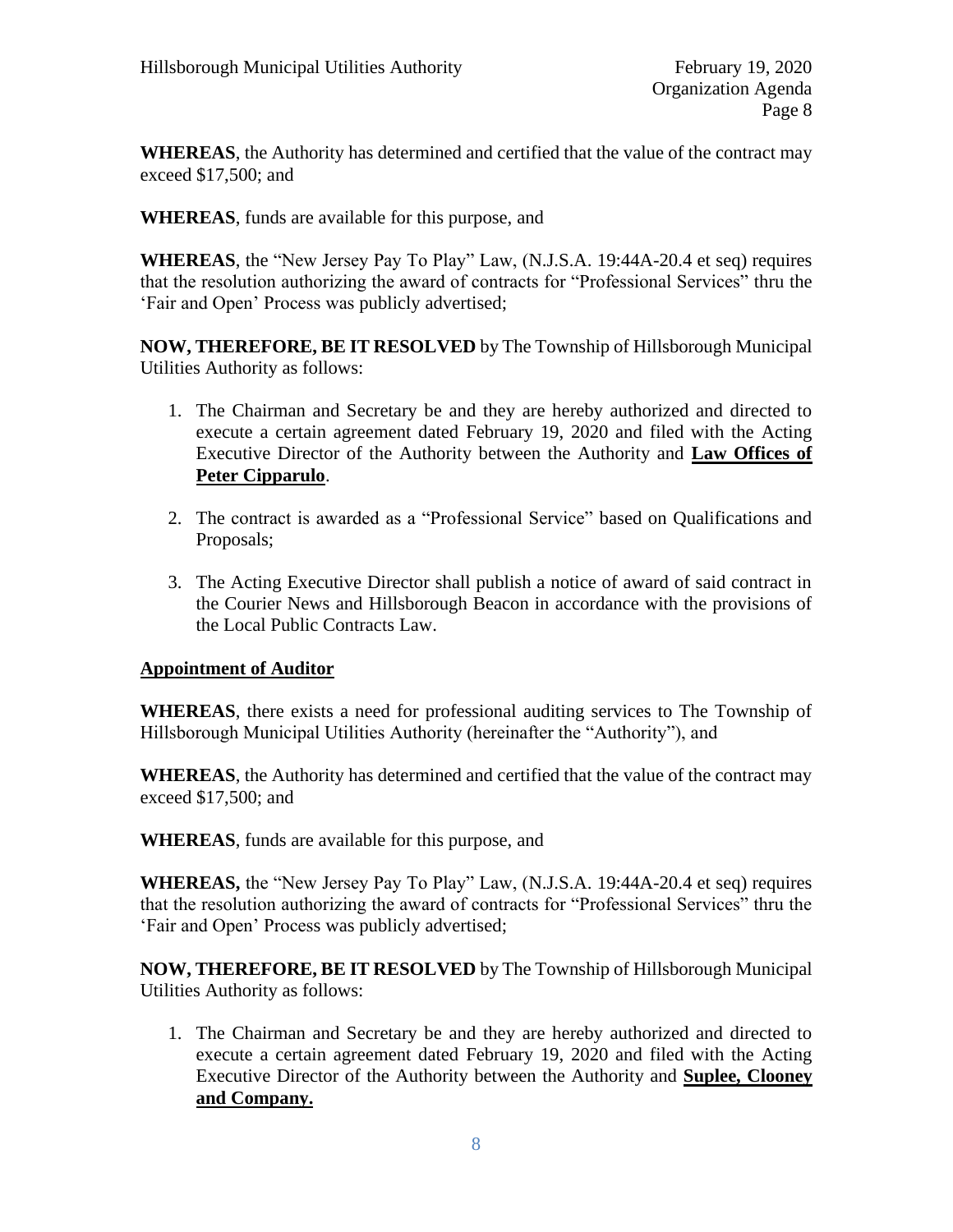- 2. The contract is awarded as a "Professional Service" based on Qualifications and Proposals;
- 3. The Acting Executive Director shall publish a notice of award of said contract in the Courier News and Hillsborough Beacon in accordance with the provisions of the Local Public Contracts Law.

# **Appointment of Special Counsel**

**WHEREAS**, there exists a need for Special Legal Counsel to The Township of Hillsborough Municipal Utilities Authority (hereinafter the "Authority"); and

**WHEREAS**, the Authority has determined and certified that the value of the contract may exceed \$17,500; and

**WHEREAS**, funds are available for this purpose, and

**WHEREAS,** the "New Jersey Pay To Play" Law, (N.J.S.A. 19:44A-20.4 et seq) requires that the resolution authorizing the award of contracts for "Professional Services" thru the 'Fair and Open' process was publicly advertised;

**NOW, THEREFORE, BE IT RESOLVED** by The Township of Hillsborough Municipal Utilities Authority as follows:

- 1. The Chairman and Secretary be and they are hereby authorized and directed to execute a certain agreement dated February 19, 2020 and filed with the Acting Executive Director of the Authority between the Authority and **John Napolitano, Esq., of Cleary, Giacobbe, Alfieri & Jacobbs, LLC**.
- 2. The contract is awarded as a "Professional Service" based on Qualifications and Proposals;
- 3. The Acting Executive Director shall publish a notice of award of said contract in the Courier News and Hillsborough Beacon in accordance with the provisions of the Local Public Contracts Law.

# **Appointment of Consulting Engineers**

**WHEREAS,** there exists a need for the services of a Consulting Engineering firms to The Township of Hillsborough Municipal Utilities Authority; and

**WHEREAS**, funds are available for this purpose, and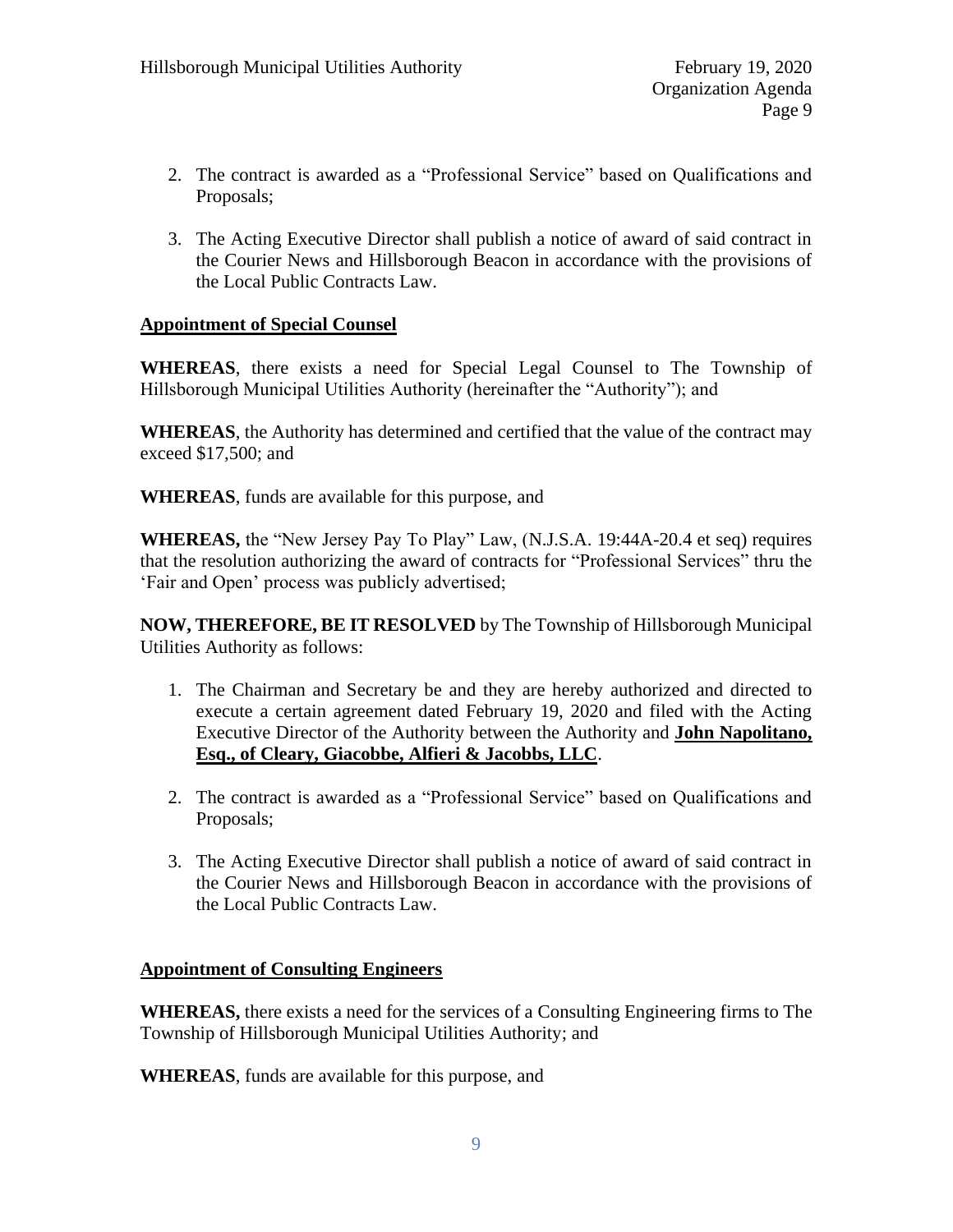**WHEREAS**, the Authority has determined and certified that the value of the contract will exceed \$17,500 thus requiring this contract is be awarded under a process that does not permit certain political contributions be made pursuant to the provisions of the Pay-To Play Law (N.J.S.A. 19:44A-20.5), and

**WHEREAS,** a Business Entity Disclosure Certification has been submitted which certifies that **CME Associates and Van Note-Harvey Associates** will not make any reportable contributions to a candidate committee, joint candidates committee; or political party committee representing the elected officials of the Township of Hillsborough as defined pursuant to N.J.S.A. 19:44A-3(p), (q) and (r), and

**WHEREAS,** the "New Jersey Pay To Play" Law, (N.J.S.A. 19:44A-20.4 et seq) requires that the resolution authorizing the award of contracts for "Professional Services" thru the 'Fair and Open' Process was publicly advertised;

**NOW, THEREFORE, BE IT RESOLVED** by The Township of Hillsborough Municipal Utilities Authority as follows:

- **1.** The Chairman and Secretary be and they are hereby authorized and directed to execute a certain agreement dated February 19, 2020 and filed with the Acting Executive Director of the Authority between and **Jerome A. Harris, P. E., P.P. of CME Associates and Van Note-Harvey Associates and the Authority.**
- 2. The contract is awarded as a "Professional Service" based on Qualifications and Proposals;
- 3. The Acting Executive Director shall publish a notice of the award of said contract in the Courier News and Hillsborough Beacon in accordance with the provisions of the Local Public Contracts Law.

# **Appointment of Professional Engineer**

**WHEREAS,** there exists a need for the services of a Professional Engineer by The Township of Hillsborough Municipal Utilities Authority (hereinafter the "Authority"), and

**WHEREAS**, funds are available for this purpose, and

**WHEREAS**, the Authority has determined and certified that the value of the contract will exceed \$17,500 thus requiring this contract is be awarded under a process that does not permit certain political contributions be made pursuant to the provisions of the Pay-To Play Law (N.J.S.A. 19:44A-20.5), and

**WHEREAS**, a Business Entity Disclosure Certification has been submitted which certifies that **CME Associates** will not make any reportable contributions to a candidate committee, joint candidates committee; or political party committee representing the elected officials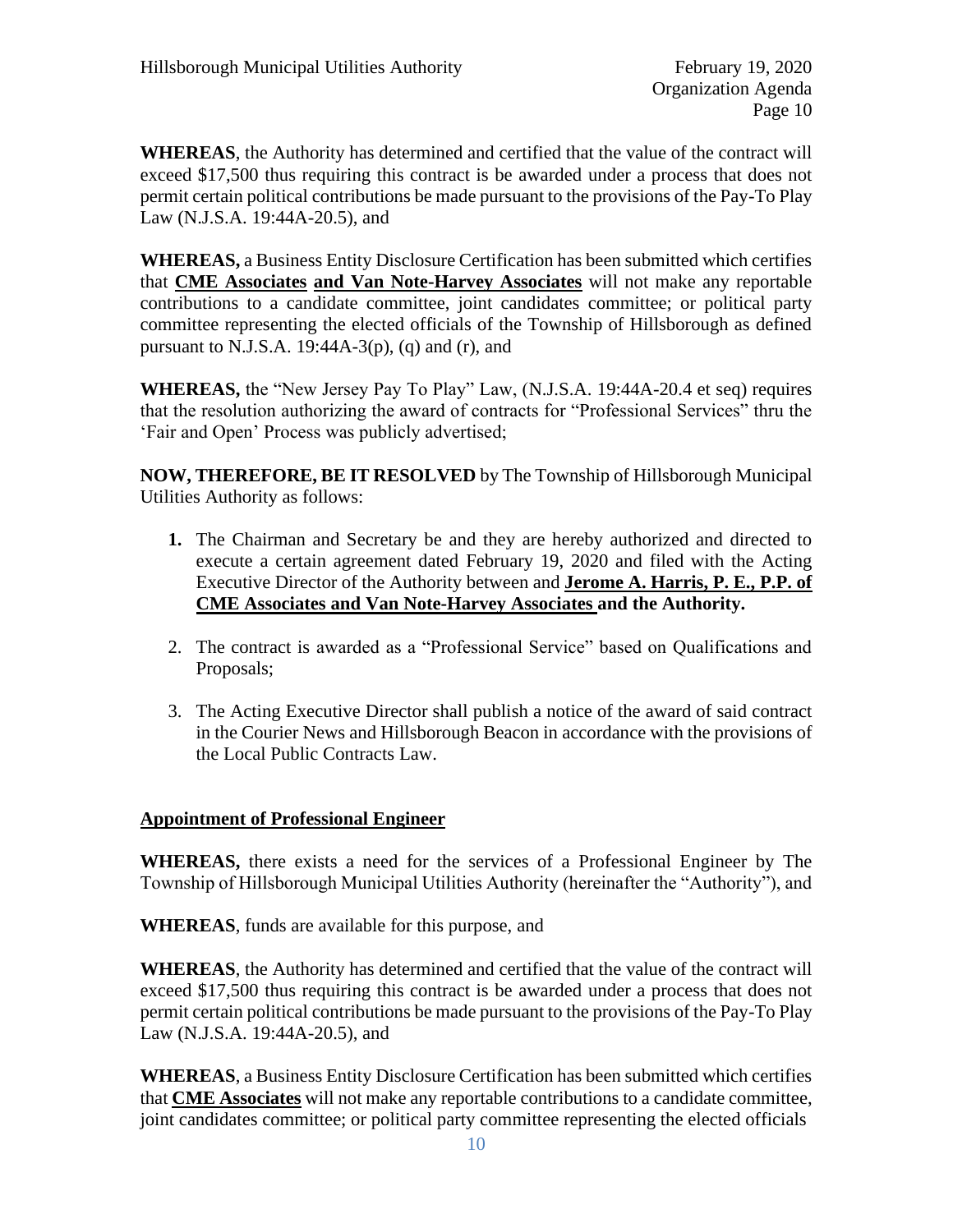of the Township of Hillsborough as defined pursuant to N.J.S.A. 19:44A-3(p), (q) and (r), and

**WHEREAS**, the "New Jersey Pay To Play" Law, (N.J.S.A. 19:44A-20.4 et seq) requires that the resolution authorizing the award of contracts for "Professional Services" thru the 'Fair and Open' Process was publicly advertised;

**NOW, THEREFORE, BE IT RESOLVED** by The Township of Hillsborough Municipal Utilities Authority as follows:

- 1. The Chairman and Secretary be and they are hereby authorized and directed to execute a certain agreement dated February 19, 2020 and filed with the Acting Executive Director of the Authority between **Jerry Harris, P.E., P.P. of CME Associates** and the Authority.
- 2. The contract is awarded as a "Professional Service" based on Qualifications and Proposals.
- 3. The Acting Executive Director shall publish a notice of the award of said contract in the Courier News and the Hillsborough Beacon in accordance with the provisions of the Local Public Contracts Law.

# **Appointment of Risk Management Consultant**

**WHEREAS,** the Township of Hillsborough Municipal Utilities Authority is a member of the New Jersey Utility Authorities Joint Insurance Fund, and

**WHEREAS,** the bylaws of said fund require that each Authority appoint a Risk Management Consultant to perform various professional services as detailed in the bylaws; and

**WHEREAS**, the judgmental nature of a Risk Management Consultant's duties renders comparative bidding impractical; and

**WHEREAS**, the Authority has determined and certified that the value of the contract may exceed \$17,500; and

**WHEREAS**, funds are available for this purpose, and

**WHEREAS**, the "New Jersey Pay To Play" Law, (N.J.S.A. 19:44A-20.4 et seq) requires that the resolution authorizing the award of contracts for "Professional Services" thru the 'Fair and Open' Process was publicly advertised;

**NOW, THEREFORE, BE IT RESOLVED** by the Township of Hillsborough Municipal Utilities Authority as follows: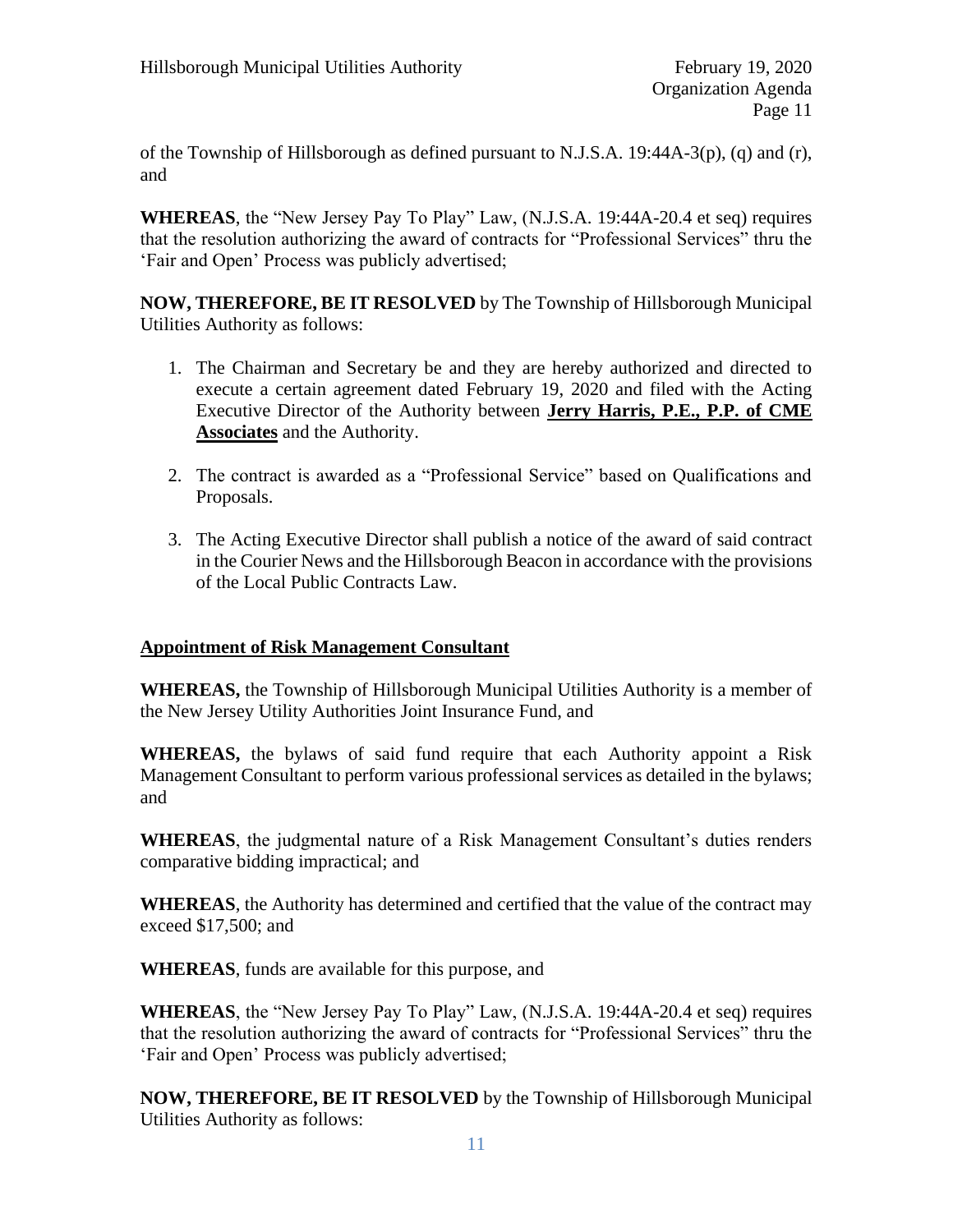- 1. The Chairman and Secretary be and they are hereby authorized and directed to execute a certain agreement dated February 19, 2020 and filed with the Acting Executive Director of the Authority between the **Danskin Insurance Agency**, as its Risk Management Consultant in accordance with the bylaws of the New Jersey Utility Authorities Joint Insurance Fund.
- 2. The Acting Executive Director shall publish a notice of the award of said contract in the Courier News and Hillsborough Beacon in accordance with the provisions of the Local Public Contracts Law.

# **Designation of Acting Executive Director as "Authority Officer**"

**BE IT RESOLVED,** by The Township of Hillsborough Municipal Utilities Authority, that the Acting Executive Director of The Township of Hillsborough Municipal Utilities Authority, Tracie Hohnhorst, be and is hereby authorized to perform acts and execute documents as "Authority Officer" in accordance with the provisions and definition of "Authority Officer" in Section 105 (9) of the General Bond Resolution adopted on April 26, 1983.

# **Appointment of Public Agency Compliance Officer**

**BE IT RESOLVED**, in accordance with N.J.A.C. 17:27-3.5, Tracie Hohnhorst, Acting Executive Director, is hereby designated the Public Agency Compliance Officer for The Township of Hillsborough Municipal Utilities Authority.

# **Establishment of Office Hours and Holiday Schedule**

**BE IT RESOLVED** that the offices of the Authority shall be open from 9:00 A.M. until 4:00 P.M. daily Monday through Friday; and

**BE IT FURTHER RESOLVED** that the offices of the Authority shall be closed in observance of the following holidays as well as such other holidays as may be declared from time to time by resolution of the Authority:

| New Year's Day          |
|-------------------------|
| Martin Luther King Day  |
| Lincoln's Birthday      |
| Presidents Day          |
| Good Friday             |
| <b>Memorial Day</b>     |
| <b>Independence Day</b> |
| Labor Day               |

Columbus Day General Election Day Veteran's Day Thanksgiving Day Thanksgiving Friday Christmas Day Day after Christmas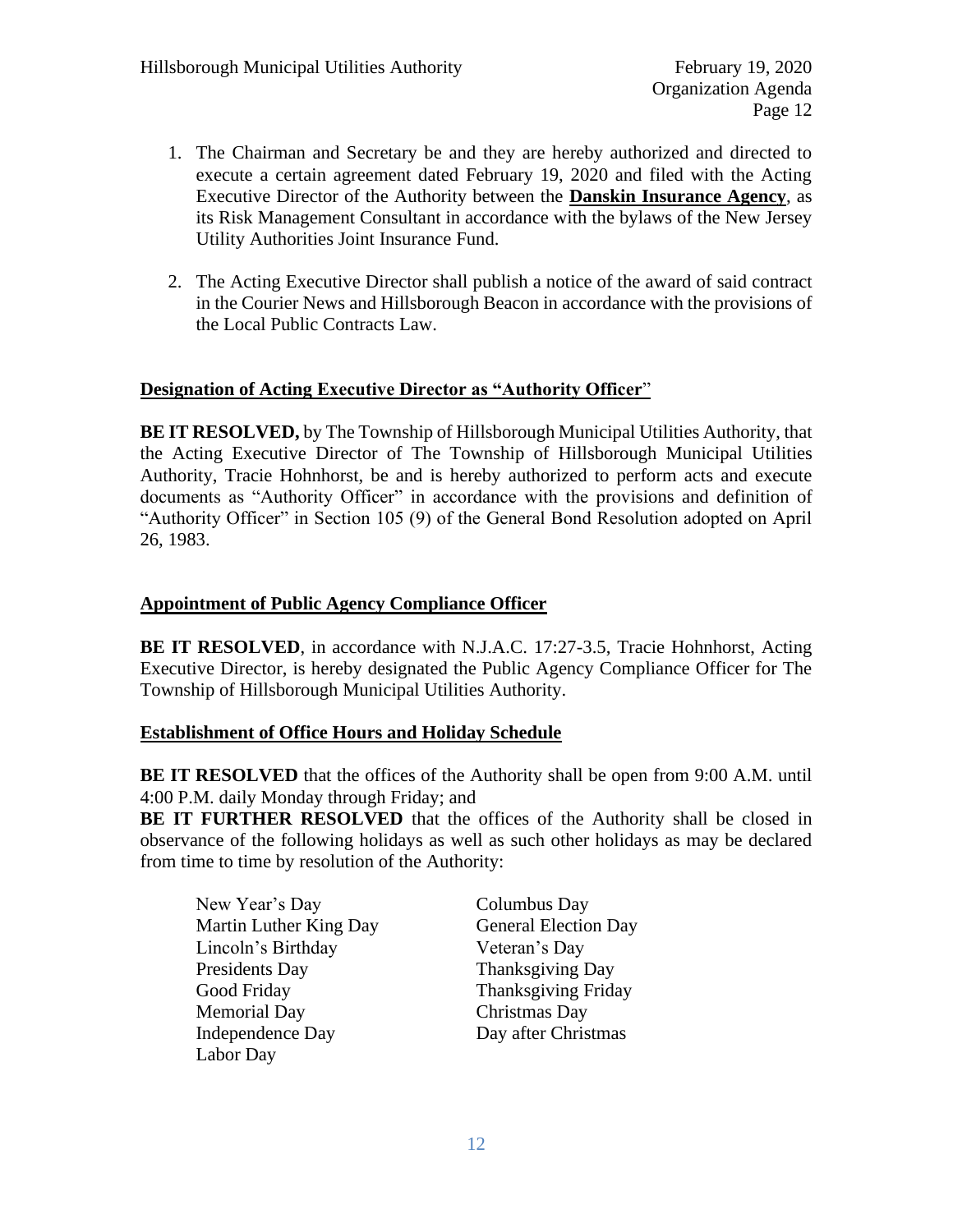# **Designation of Official Newspaper**

**BE IT RESOLVED** that the Hillsborough Beacon and the Courier News be and are hereby designated the official newspapers of the Authority.

# **Adoption of Cash Management Plan**

**BE IT RESOLVED** that the following Cash Management Plan be adopted by the Township of Hillsborough Municipal Utilities Authority and the Acting Executive Director be authorized to implement said plan:

- 1. All funds received by the Authority shall be deposited in designated depositories within 24 hours of receipt.
- 2. All funds shall be deposited in interest bearing accounts.
- 3. The Acting Executive Director is hereby authorized to negotiate the purchase and sale of U.S. Government obligations, or to invest in time open accounts or certificates of deposit, whichever shall provide the most favorable rates of interest.
- 4. All claims shall be approved for payment by a majority of the members and checks shall be issued in payment of said claims in accordance with the authorization for disbursements adopted by the Authority.

# **Designation of Official Depositories**

**BE IT RESOLVED** that the following banks be designated as Depositories for funds of The Township of Hillsborough Municipal Utilities Authority until the organization meeting in February, 2021.

| <b>Amboy National Bank</b>               |
|------------------------------------------|
| <b>Chase Bank</b>                        |
| Financial Resources Federal Credit Union |
| Peapack Gladstone Bank                   |
| Provident Bank                           |
| <b>Valley National Bank</b>              |
| <b>Unity Bank</b>                        |
|                                          |

**BE IT FURTHER RESOLVED** that the Treasurer be and is hereby authorized to assign the various accounts of the Authority to any of the above-named depositories.